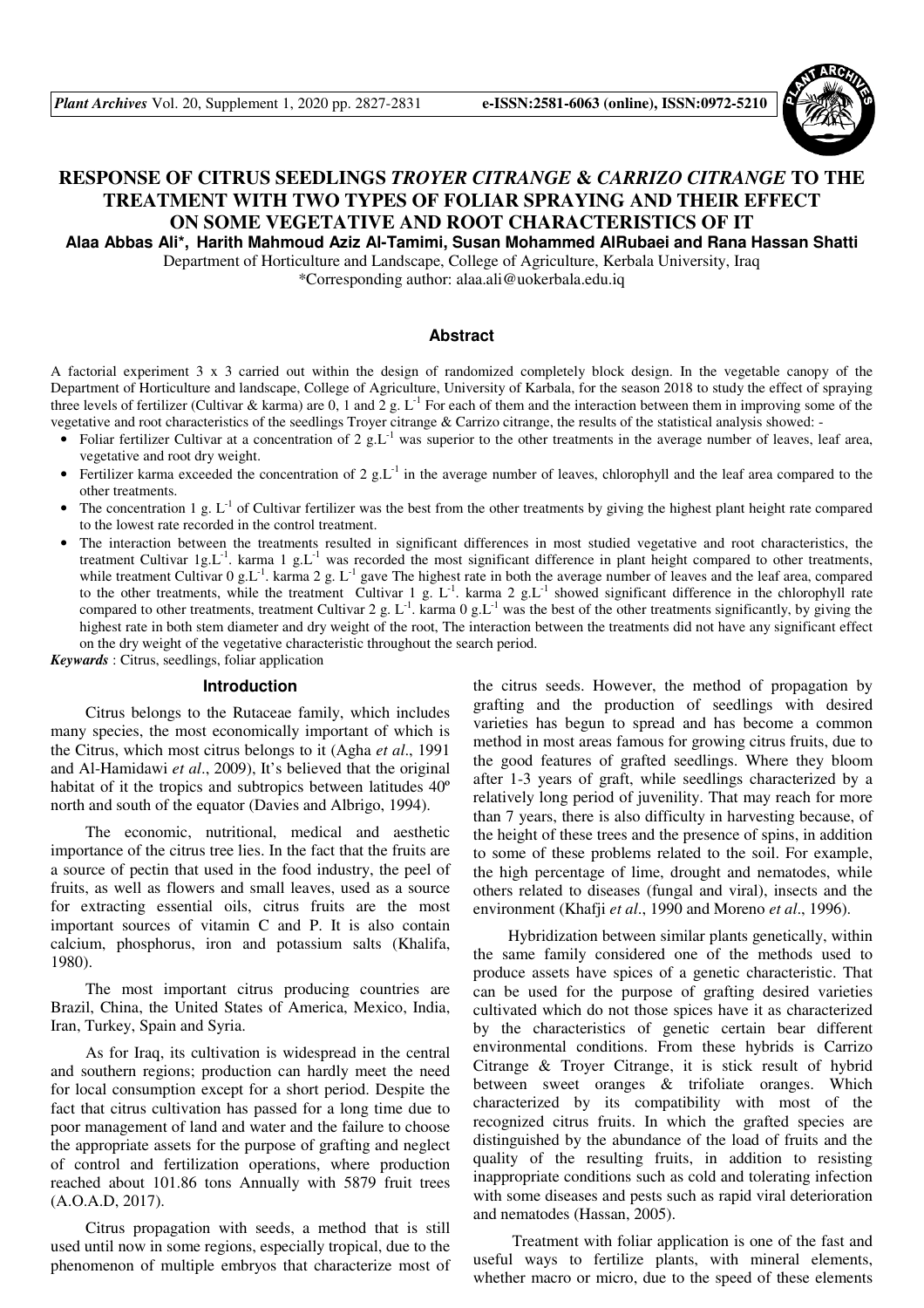reaching the plant inside through the stomata on the surface of the leaves and to compensate for the lack of elements quickly and effectively in the event of a shortage of these elements and to avoid any problems Plant (Al-Taha *et al*., 2014, Al-Tememe *et al*., 2017).

The aim of this study to know the best concentration and the best foliar application used within this study and its effect in getting these seedlings to the appropriate stage of growth as soon as possible for the purpose of using them in the processes of propagation of citrus fruits by different vegetative methods.

### **Materials and Methods**

 A factorial experiment 3 x 3 carried out within the design of (RCBD). In the vegetable canopy of the Department of Horticulture and landscape, College of Agriculture, University of Karbala, Husayniyah district. For the period from 15\3 to 15\7\2018, to study the effect of spraying three levels of foliar application It is (0, 1 and 2) g.  $L^{-1}$  of both karma and its fertilizer formula (NPK) 21:21: 21 and Cultivar with fertilizer formula (NPK) 20: 20: 20 and their interaction in improving the vegetative and root growth of citrus stick hybrid Carrizo Citrange & Troyer Citrange, (27 seedlings) were selected as homogeneous as possible to grow, as they were obtained from the horticultural and forestry plant, Al-hindiah district planted in polyethylene bags (1.25 kg), transferred on 1/3/2018 to bags of 5 kg filled with sandy mixture soil in a ratio of 1:3, where the seedlings were divided into 3 replicates, each replicate contains 9 seedlings, the seedlings were sprayed with study coefficients from 15/3/2018 to 15 / 7/2018 early morning for karma, in the evening of the same day, the Cultivar was sprayed, between one spray and another one month using a 2-liter manual sprinkler after adding  $1 \text{ cm}^3$  of the diffuser (brightly) to each concentration for the purpose of reducing the surface tension of the leaves until complete wetness, control treatment was sprayed with distilled water only, and the irrigation process for seedlings was carried out one day before the spraying process in order to increase the efficiency of the seedlings in absorbing the foliar application (Salim  $\&$ Joudi, 2015).

Irrigation was done regularly based on the need for seedlings, and at the end of the experiment, the data were subjected to statistical analysis using Genstate. The least significant difference tested at 0.05 probability level and the following characteristics measured:

#### **Studied Traits**

**Plant Height (cm):** The height of the growing seedlings for each plant was measured by a metric tape measure and the rate was taken for each treatment.

**Number of leaves:** number of leaves calculated for each plant and the rate was taken for each treatment.

Stem diameter (mm): The diameter measured for three seedlings per replicate and the rate taken for each treatment using vernia.

Leaf area  $=$  Leaf dry weight (g) X average of harvested area (cm<sup>2</sup>)<br>Average dry weight of the harvested part (g)

**Leaf area:** calculated by taking 3 leaves from different parts of each seedling and weighing after separating the leaves from the petioles, taking tablets with an area of  $1 \text{ cm}^2$  of the cut leaves, the leaves and leaves tablets of the area were

placed in an oven at a temperature of 70º C until the weight has been proven, after the leaf area average calculated according to the following formula (Dvorinc, 1965):

After that, the leafy area of the plant extracted by multiplying the area of one leaf by the number of leaves per seedling and extracting the average for each treatment.

**Chlorophyll leaf content:** The chlorophyll content in the leaves was estimated by the Chlorophyll meter of the type SPAD - 502 by taking a reading of 3 leaves per (seedlings) and then taking the rate for each treatment and measured in units SPAD UNIT (Minnott *et al*., 1994).

Shoot dry weight : The shoot separated and washed with water, to remove dust and impurities. The samples placed in paper bags separately and then dried in an oven at 70 ° C for 48 hours and weighed by a sensitive balance (Al-Sahaf, 1989).

**Root dry weight :** The whole root separated from the vegetative part and washed with water to remove the dust and impurities. The samples placed in paper bags separately and dried in an oven at 70° C for 48 hours, then weighed by a sensitive balance (Al-Sahaf, 1989).

# **Results and Discussion**

# **Plant Height**

The results of Table (1) show a significant effect of cultivar treatment on the height of the plant where the concentration exceeded 1 g.  $L^{-1}$  by giving it the highest rate of 145.8 cm compared to the lowest rate of 135.0 cm in the control treatment. The karma treatment did not have any significant effect on this trait for the duration of the study. Whereas, the interaction between these two substances had a significant effect, as the treatment 1 g.  $L^{-1}$  cultivar and 1 g.  $L^{-1}$ 1 karma outperformed the other treatments by giving them the highest average plant high of 150.7 cm compared to the other treatments. The increase in plant height at concentration 1 g.  $L^{-1}$  and both foliar application may be due to the effect of their content of the three macro elements NPK within this limit, which led to stimulation of cell elongation and consequently an increase in plant height compared to the other treatments or the reason may be due to the sufficiency of stem cell response at These two foliar application interaction at this level although not the largest level (Al-Rubaie *et al*., 2018).

#### **Number of Leaves**

It is note from Table (2) that the treatment with cultivar gave significant differences in its effect on the characteristic of the number of leaves, as the concentration exceeded 2 g.L-1 over the other treatments by giving it the highest rate of 217.3. As for the treatment with karma, it also led to a significant effect on the rate of this trait, which reached a maximum at a concentration of 2 g.L<sup>-1</sup> as it reached 224.2 compared to the lowest rate recorded in the control treatment, which amounted to 192.0.

It is clear from the same table that the interaction between these two substances had a significant effect, as the transactions differed between them, and the treatment excelled 0 g.  $L^{-1}$  cultivar and 2 g.  $L^{-1}$  karma over the rest of the transactions with the highest average rate of 248.7 compared to the lowest rate which was in the control treatment as it reached 142.7.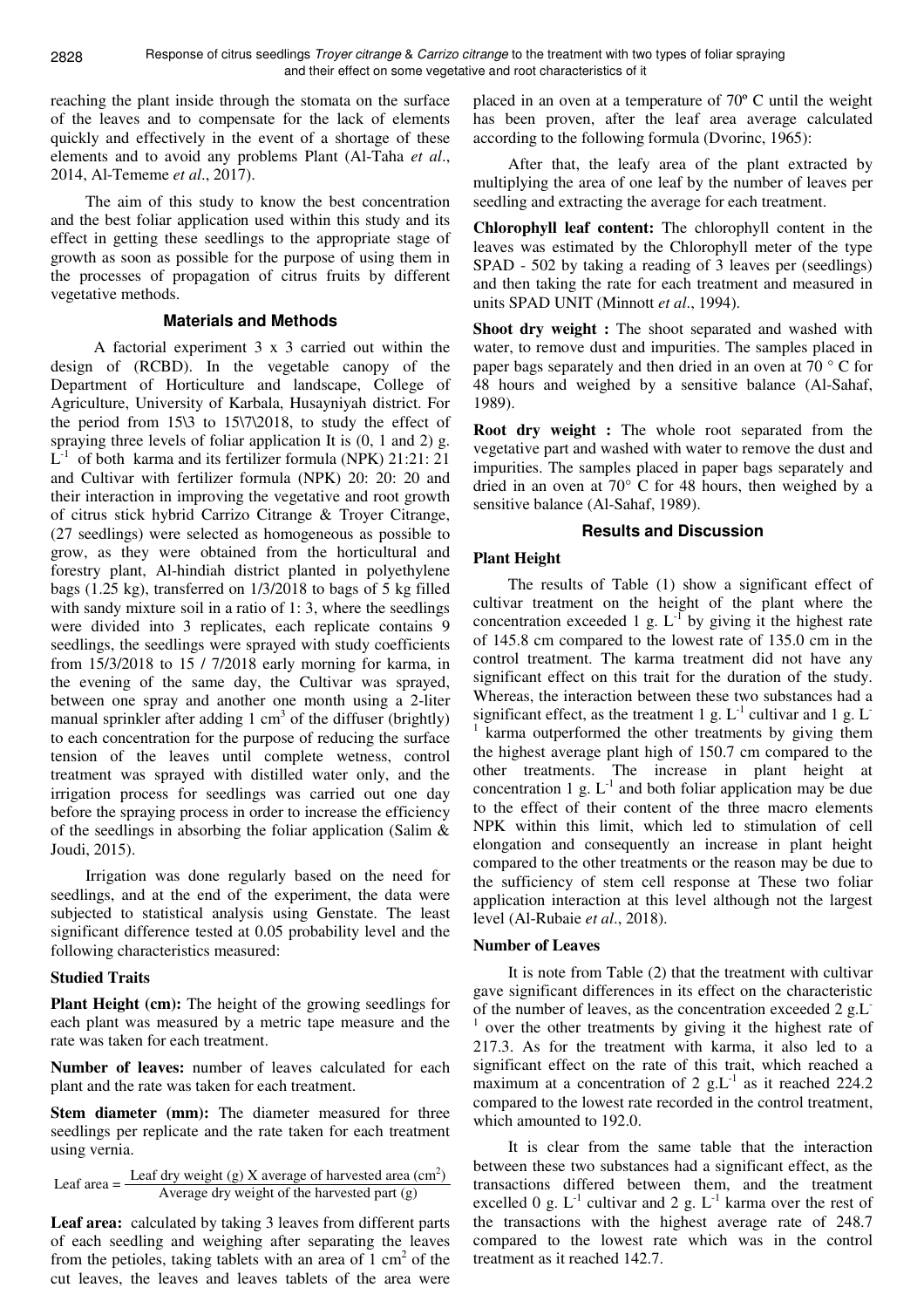The reason for the increase in the number of leaves when increasing the concentration and for both foliar application may be due to the role of macro mineral elements in compensating the plant's need for mineral elements necessary for photosynthesis, respiration and various metabolic processes in sufficient quantities in the process of cell division and elongation and activation of many enzymes necessary in the production of important hormones Such as oxins, gibberellins, and cytokines, which positively affect the cell division process, which leads to encouraging growth, increasing the formation of leaf buds, and thus increasing the number of leaves (Al-Tamimi, 2010).

#### **Stem Diameter**

By noting the results presented in Table (3), it was found that there were no significant differences for the treatment with karma and cultivar materials and for all concentrations in their effect on the characteristic of the stem diameter rate throughout the duration of the study.

As for the interaction between these two articles, it was observed that a significant effect of treatment with these two foliar application reached a maximum at treatment 2 g.  $L^{-1}$ cultivar and  $0 \text{ g. } L^{-1}$  karma, which scored  $10.68 \text{ mm}$ , compared to the lowest rate recorded in the control treatment, which was 8.51 mm.

The increase in the stem diameter in this treatment may be due to the influence of the macro elements N.P.K on cell division and expansion and consequently the increase in the stem diameter (Al-Temimi *et al*., 2019).

#### **Leaf Area**

From Table (4) It is noted that a significant effect was achieved with respect to the cultivar treatment in the rate of leafy area, as the concentration was recorded at 2 g.  $L^{-1}$  the highest rate was  $704.0 \text{ cm}^2$  compared to the lowest rate recorded in the control treatment, which reached  $523.0 \text{ cm}^2$ . The same applies to karma, as it achieved a concentration of 2 g.  $L^{-1}$ , the highest rate was 736.0 cm<sup>2</sup> compared to the lowest rate recorded in the control treatment, which reached  $550.0 \text{ cm}^2$ . also from the same table the interaction between the different factors had a significant effect on the rate of this trait, reaching its highest level in the treatment  $0 \text{ g. } L^{-1}$ cultivar and 2 g.  $L^{-1}$  karma which gave 874.0 cm<sup>2</sup> compared to the lowest record level in the control treatment which was  $331.0 \text{ cm}^2$ .

#### **Leaf content of Chlorophyll**

The results of Table (4) confirmed the occurrence of a significant effect in relation to the treatment with cultivar as the treatment in the two concentrations 1 and 2 g.  $L^{-1}$  did not differ from each other significantly as they recorded 61.44

SPAD and 60.99 SPAD respectively, while the difference was significant with the control treatment, which gave the lowest rate of 44.89 SPAD.

The treatment with karma resulted in a concentration exceeding 2 g.  $L^{-1}$  over the rest of the transactions, with the highest rate of 61.55 SPAD compared to the lowest rate recorded in the control treatment, reaching 51.66 SPAD.

The interaction between the transactions resulted in a significant difference between them, as the treatment gave 1 g.  $L^{-1}$  cultivar and 2 g.  $L^{-1}$  karma had the highest chlorophyll rate of 66.43 SPAD compared to the control treatment, which gave the lowest rate of 34.02 SPAD. The increase in the rate of chlorophyll for both foliar application may be due to the role of the important and direct nitrogen component in the formation of the chlorophyll by its participation in the synthesis of Prophyrins units included in its synthesis (Singh, 2003; Al-Tamimi *et al*., 2017 and Al-Rubaie *et al*., 2018).

# **Shoot dry weight**

The results shown in Table (6) had a significant effect of the cultivar treatment on the dry weight characteristic of the shoot, where the concentration exceeded 2 g.  $L^{-1}$  over the rest of the treatments and gave the highest rate of 35.23 g compared to the rest of the treatments. The treatment with karma did not have any significant effect in this trait throughout the study period, as was the case with regard to the interaction between the treatments, which did not significantly affect the rate of this trait.

# **Root dry Weight**

The results of Table (7) showed the effect of plants on different concentrations of cultivar in the root dry weight characteristic, where the concentration exceeded 2 g.  $L^{-1}$  over the rest of the treatments and gave the highest rate of 14.96 g compared to 12.20 g which was recorded in the control treatment. The treatment with karma did not have any significant effect on this trait on all concentrations used in this study for the duration of the study. While the interaction between the different concentrations of these two articles resulted in significant differences between the treatments, they were evident at the concentration of 2 g.  $L^{-1}$  cultivar and 0 g.  $L^{-1}$  karma it recorded the highest rate of 18.63 g. Compared to other treatments.

The increase in the average root dry weight may be due to the increase in the leafy area exposed to sunlight (Table 4), which increases the biochemical processes, activates the carbon representation and increases the nutrients manufactured inside the leaves, thus increasing the dry weight of the root (Table 6) and the dry weight of the root (Al-Sahaf, 1989).

**Table 1 :** Effect of foliar application and interaction on Plant high (cm)

| —Cultivar g. $L^1$<br>Karma g.L <sup>-1</sup> |                  |              |                      | Average |
|-----------------------------------------------|------------------|--------------|----------------------|---------|
|                                               | 132.0            | 137.2        | 149.2                | 139.4   |
|                                               | 143.5            | 150.7        | 128.0                | 140.7   |
|                                               | 129.5            | 149.5        | 141.3                | 140.1   |
| Average                                       | 135.0            | 145.8        | 139.5                |         |
| L.S.D. 0.05                                   | Cultivar<br>7.26 | Karma<br>n.s | Interaction<br>12.58 |         |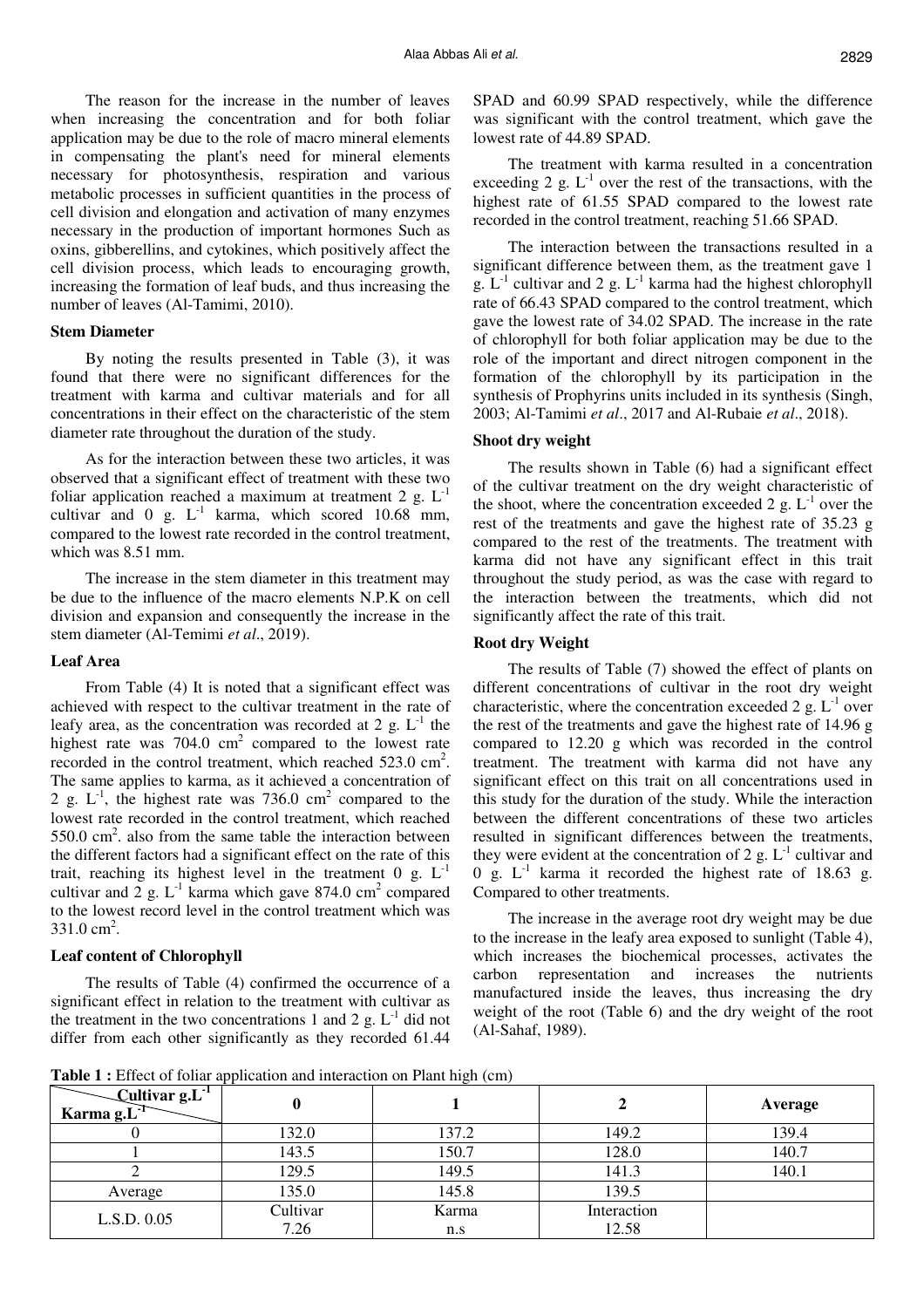2830 Response of citrus seedlings Troyer citrange & Carrizo citrange to the treatment with two types of foliar spraying and their effect on some vegetative and root characteristics of it

| Table 2 : Effect of foliar application and interaction on Leaves number |
|-------------------------------------------------------------------------|
|-------------------------------------------------------------------------|

| Cultivar $g.L^{-1}$<br>Karma $g.L^{-1}$ |                   |                |                      | Average |
|-----------------------------------------|-------------------|----------------|----------------------|---------|
|                                         | 142.7             | 227.7          | 205.7                | 192.0   |
|                                         | 228.0             | 159.0          | 215.3                | 200.8   |
|                                         | 248.7             | 193.0          | 231.0                | 224.2   |
| Average                                 | 206.4             | 193.2          | 217.3                |         |
| L.S.D. 0.05                             | Cultivar<br>19.34 | Karma<br>19.34 | Interaction<br>33.49 |         |

# Table 3 : Effect of foliar application and interaction on Stem diameter (mm)

| Cultivar $g.L^{-1}$<br>Karma $g.L^{-1}$ |          |       |             | Average |
|-----------------------------------------|----------|-------|-------------|---------|
|                                         |          | 10.20 | 10.68       | 9.80    |
|                                         | 9.98     | 9.72  | 9.04        | 9.58    |
|                                         | 9.46     | 9.51  | 8.97        | 9.31    |
| Average                                 | 9.32     | 9.81  | 9.56        |         |
| L.S.D. 0.05                             | Cultivar | Karma | Interaction |         |
|                                         | n.s      | n.s   | 1.675       |         |

**Table 4**: Effect of foliar application and interaction on leaf area  $(cm<sup>2</sup>)$ 

| Cultivar $g.L1$<br>Karma $g.L^{-1}$ |                   |                |                      | Average |
|-------------------------------------|-------------------|----------------|----------------------|---------|
|                                     | 331.0             | 623.0          | 698.0                | 550.0   |
|                                     | 365.0             | 653.0          | 725.0                | 581.0   |
|                                     | 874.0             | 632.0          | 701.0                | 736.0   |
| Average                             | 523.0             | 636.0          | 704.0                |         |
| L.S.D. 0.05                         | Cultivar<br>166.5 | Karma<br>166.5 | Interaction<br>288.4 |         |

# **Table 5 :** Effect of foliar application and interaction on leaf content of chlorophyll (SPAD)

| Cultivar $gL1$<br>Karma $g.L^{-1}$ |                   |                |                      | Average |
|------------------------------------|-------------------|----------------|----------------------|---------|
|                                    | 34.02             | 59.02          | 61.93                | 51.66   |
|                                    | 42.07             | 58.87          | 61.42                | 54.12   |
|                                    | 58.58             | 66.43          | 59.63                | 61.55   |
| Average                            | 44.89             | 61.44          | 60.99                |         |
| L.S.D. 0.05                        | Cultivar<br>4.026 | Karma<br>4.026 | Interaction<br>6.973 |         |

Table 6 : Effect of foliar application and interaction on Shoot dry weight (g)

| Cultivar $g.L^{-1}$<br>Karma $g.L^{-1}$ |          |       |             | Average |
|-----------------------------------------|----------|-------|-------------|---------|
|                                         | 34.07    | 27.37 | 36.50       | 32.64   |
|                                         | 32.00    | 35.97 | 34.93       | 34.30   |
|                                         | 30.07    | 26.40 | 34.27       | 30.24   |
| Average                                 | 32.04    | 29.91 | 35.23       |         |
| L.S.D. 0.05                             | Cultivar | Karma | Interaction |         |
|                                         | 4.476    | n.s   | n.s         |         |

**Table 7 :** Effect of foliar application and interaction on Root dry weigh (g)

| Cultivar $g.L^{-1}$<br>Karma $g.L^{-1}$ |          |       |             | Average |
|-----------------------------------------|----------|-------|-------------|---------|
|                                         | 14.00    | 11.40 | 18.63       | 14.68   |
|                                         | 11.60    | 13.60 | 12.80       | 12.67   |
|                                         | 11.00    | 14.57 | 13.43       | 13.00   |
| Average                                 | 12.20    | 13.19 | 14.96       |         |
| L.S.D. 0.05                             | Cultivar | Karma | Interaction |         |
|                                         | 2.601    | n.s   | 4.505       |         |